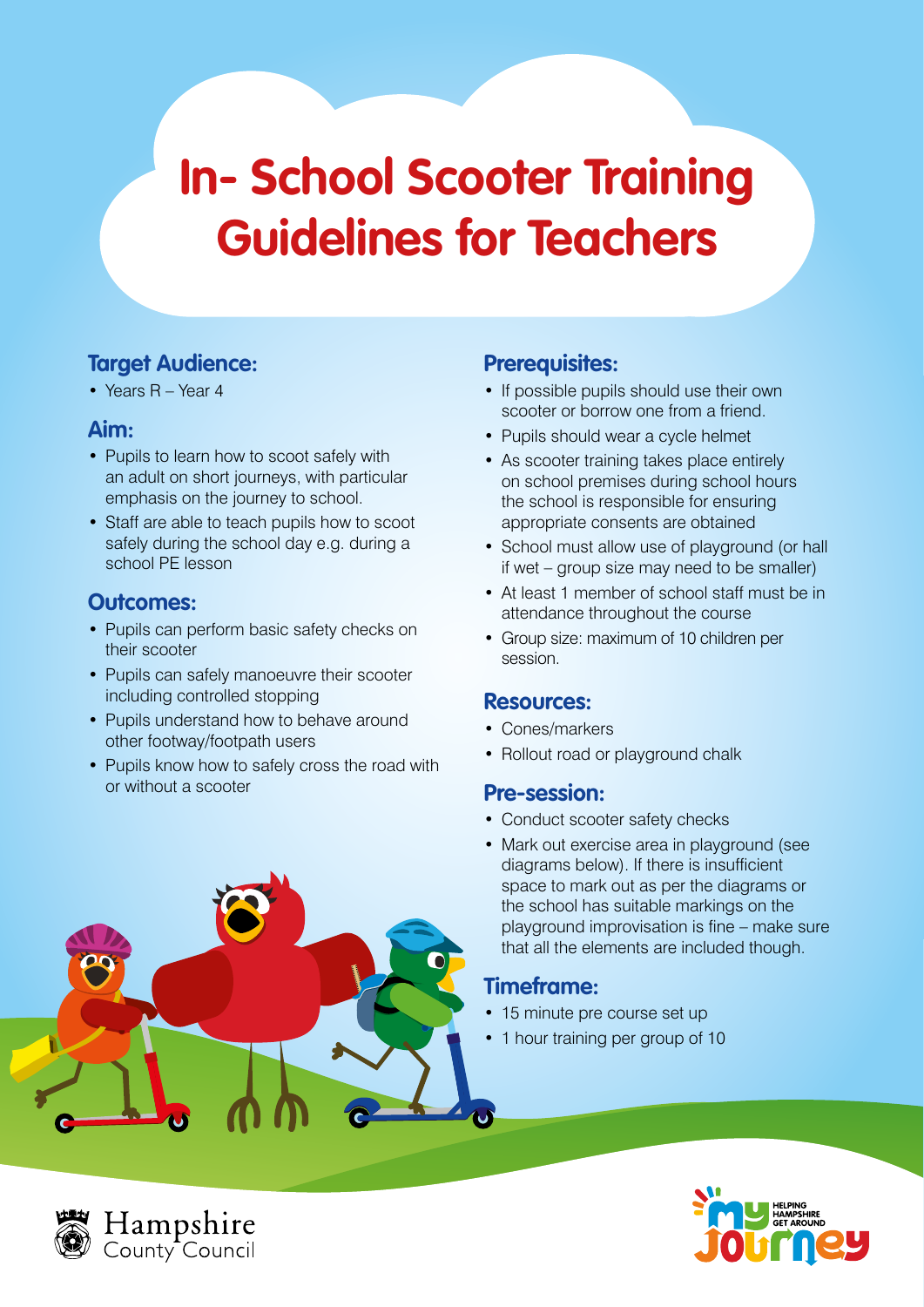## **Course Content**

## **1.Introduction**

#### **Set the Scene**

- Introduce instructor
- Ask what children think scooter training is all about and steer them towards learning to scoot safely
- Ask how many currently scoot to school and how many would like to
- Ask why is scooting a good thing to do and steer towards keeping green
- Explain that the road safety rules are the same as when they are walking and that they should practise what they learn today whenever they are out walking or scooting, not just on the school run

#### **Ground rules**

Because of their age it is easiest to tell them the rules; although try to give them the opportunity to contribute:

- Hands up if you want to say/ask something
- Only one person talks at a time
- Listen carefully to the instructor and do as the instructor tells you immediately
- Only scoot when told to
- If you don't understand something ask the instructor
- Encourage each other
- Respect each other
- Respect your equipment
- Use eyes, ears and brain Look all around before and during riding, don't crash into anyone or anything
- Lastly talk about quicker than walking, slower than running (jogging speed). Emphasise this applies when travelling too, not just for playground session. Use idea of travelling with parents to illustrate – don't want to leave them behind (worry/get cross/child gets lost) but it's boring for the children if they go too slowly.

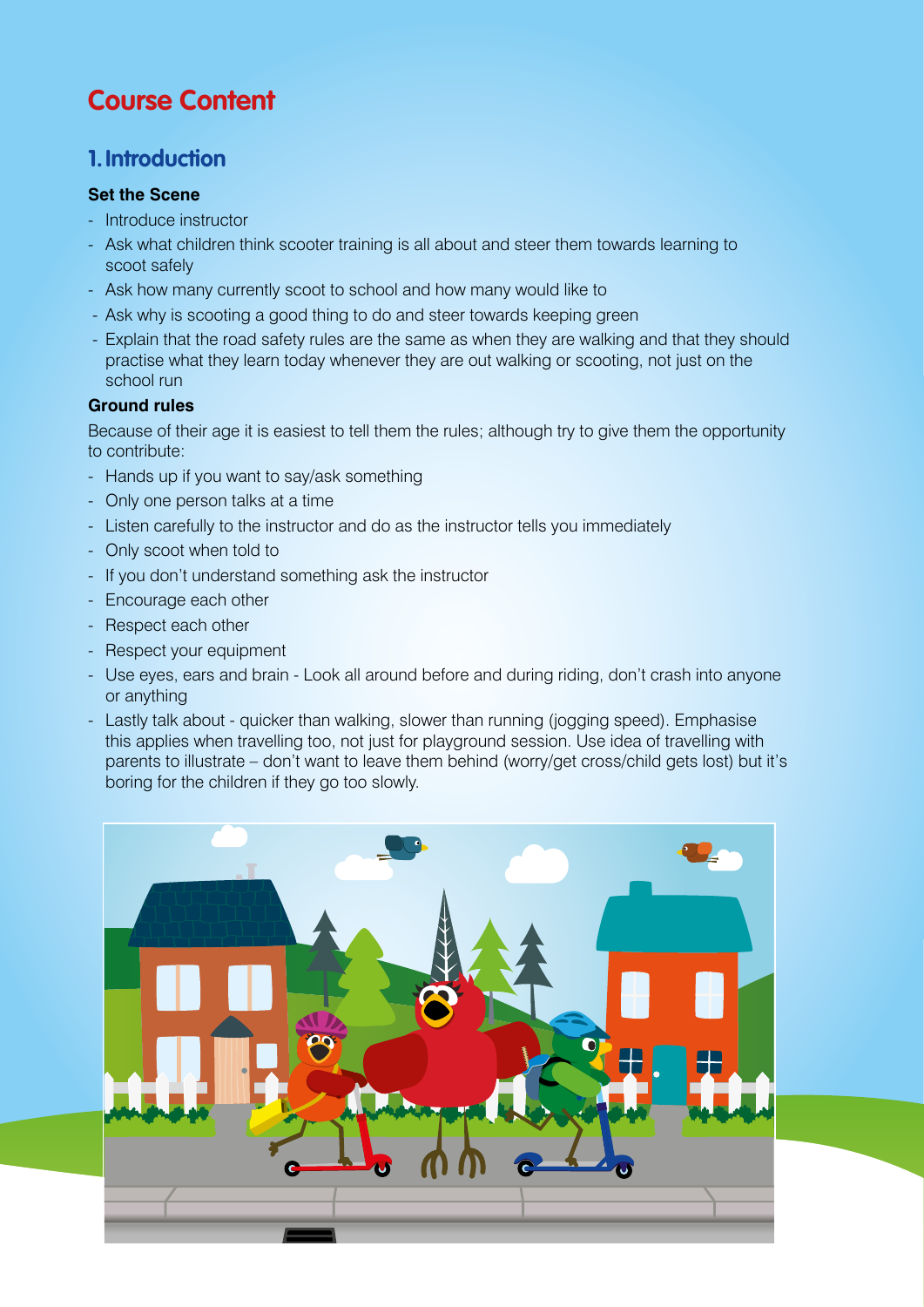## **2. Safety**



#### **Marking scooter with name**

Explain that this is a good idea as so many scooters look alike and it should put off anyone who might think about stealing it.

#### **Locking scooter**

Not all scooters have good locking points or frames to put a lock through, but explain that the children should lock them when leaving them or put them indoors. On scooters with removable handles a cable lock can be passed through the stem

## **3. Starting and stopping**

#### **Starting**

- Both hands on handlebars, one foot on scooter platform
- Look all around
- Push off with other foot.

#### **Stopping**

- It is equally fine to use either the brake or feet on the ground methods. You may have covered this during safety check as children often ask when you're talking about the brake
- Back wheel brake is most common, use heel to apply (adapt according to scooters on course – rarely scooters have a bicycle style brake)
- If you know you are going to have to stop, plan ahead and slow down scooting first
- Can also just put feet on the ground, especially if need to stop quickly
- Make children aware that on most scooters the foot brake is largely ineffective if the ground is wet.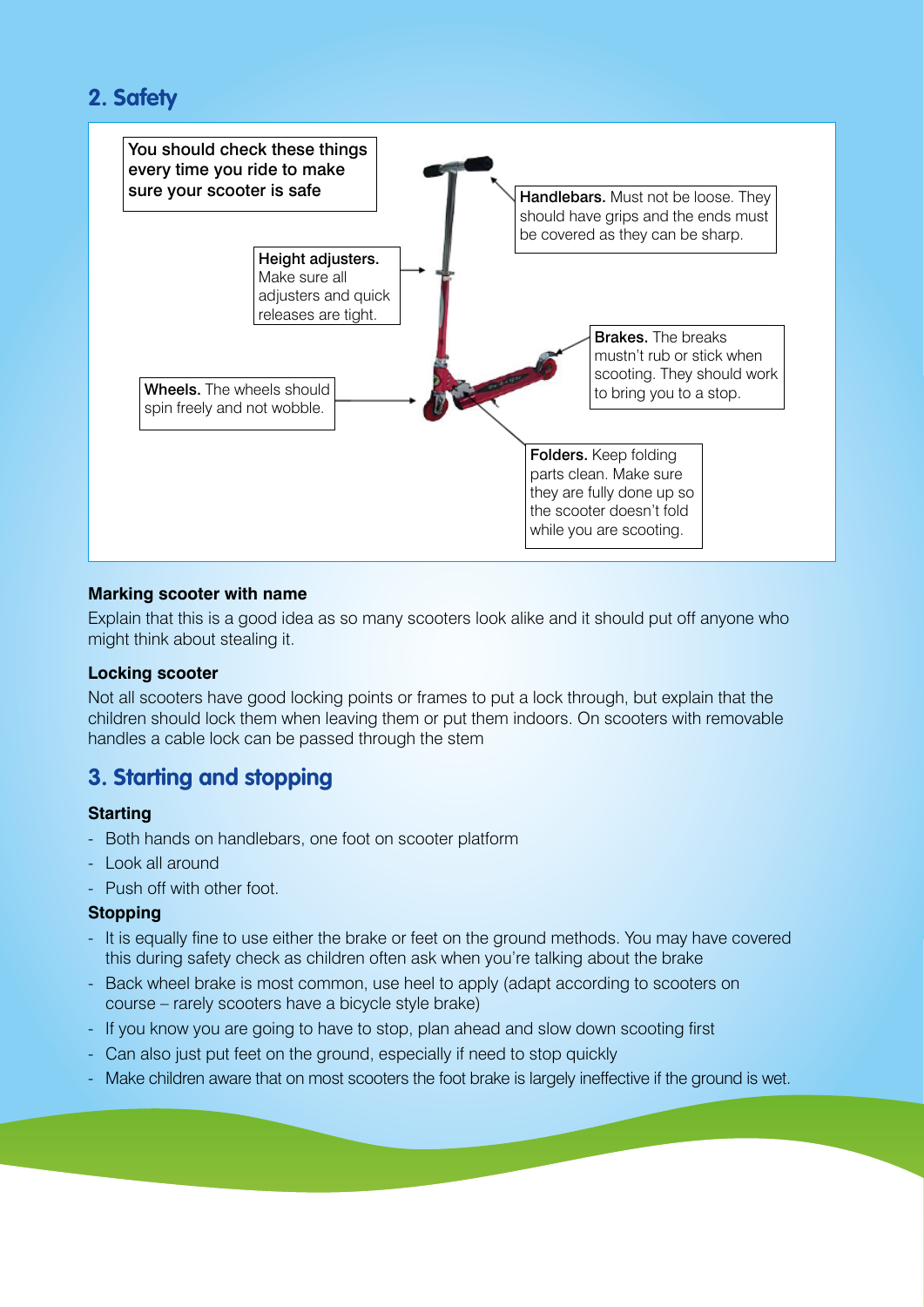## **4. Free ride**

#### **Free ride**

- Allow the children to ride freely for about 5 minutes (or until they stand around if sooner). Observe their ability and coach as necessary
- Shortly before the end get the children to change legs.

## **5. Clothing and safety equipment**

This section by necessity involves a lot of talking, so try to keep it as interactive as possible. Ask the children to leave their scooters somewhere appropriate while you talk.

Ask the children for ideas on what they should wear to keep safe, you are looking for:

- Light, bright colours or fluorescent materials
- Reflective / hi-vis materials, especially if out in the dark or low light levels
- Helmet
- Knee / elbow pads
- Sensible shoes not barefoot, flip-flops or similar
- Shoe laces tied up

#### **Carrying things**

- Explain that if they have to carry things when scooting that they should do so in a rucksack or similar.
- Never carry things on the scooter handlebars, in your hands or on the platform, it will affect your steering and may fall off

## **6. Scootering rules and road safety**

#### **Questions to cover and sample answers**

#### *Where should you scoot?*

- On the footway/path/pavement
- Never on the road
- May get other answers such as in the garden or at the park but steer children towards how they get to places

#### *Who else will be on the pavement?*

- You will inevitably be given a list of relatives. Try to steer the children to 'anyone'; 'lots of people'; 'strangers' or similar

#### Discuss what this means – we're all sharing the space. *Who goes first and what could the children do or say?*

- Slow down or even get off your scooter if there isn't enough space when passing people
- What sort of things could you say to pedestrians to make passing them easier?
	- o Excuse me please
	- o Thank you
	- o Sorry (if you got a bit close or made someone jump)
- Keep looking around, small children and animals can be unpredictable and may move in front of you without warning
- If the pavement is really busy it can be easier to get off and walk. Never step into the road to get past people or any other obstacle. Try to pass on the inside of the foot-way furthest away from the road edge.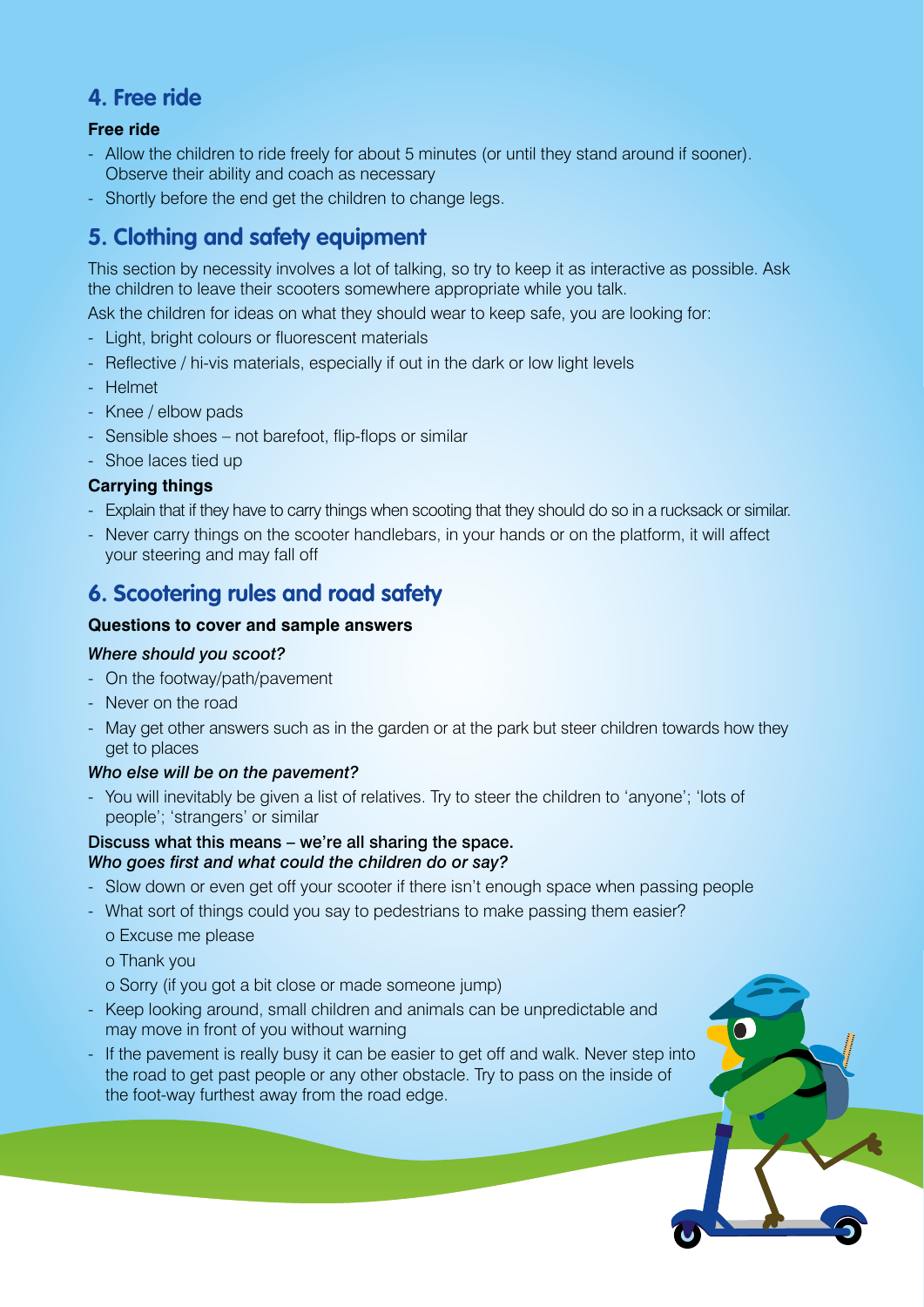#### *Is there anything else we should look out for or do?*

- Driveways always look into driveways as you get near them to check for cars coming out. If you are not sure, stop. Check if there is a person in the driving seat of the car on the drive. The car might be about to reverse out onto the road and the driver might not see you.
- Steep hills never scoot down really steep hills, you will not be able to control the scooter
- Be even more careful when its wet, your brakes won't work so well.

## **7. Control skills**

#### **Straight line control and steering**

This is best done through practise rather than spending time on theory. Explain the course to the children, demonstrating it to be sure they understand, then let them ride.

- Look around and start at start line
- Go through funnel
- Glide to finish line for a controlled stop. Not all children will glide, especially if they have only little experience - this is not a problem. They MUST be able to stop on demand though.
- Start again, turn
- Ride through slalom to start line (explain slalom as being like passing people on the path)
- Repeat until at least two fully controlled runs have been completed by each child
- Subject to space it is perfectly acceptable, even desirable to have several children on the course at once). This will help teach why they are looking around.



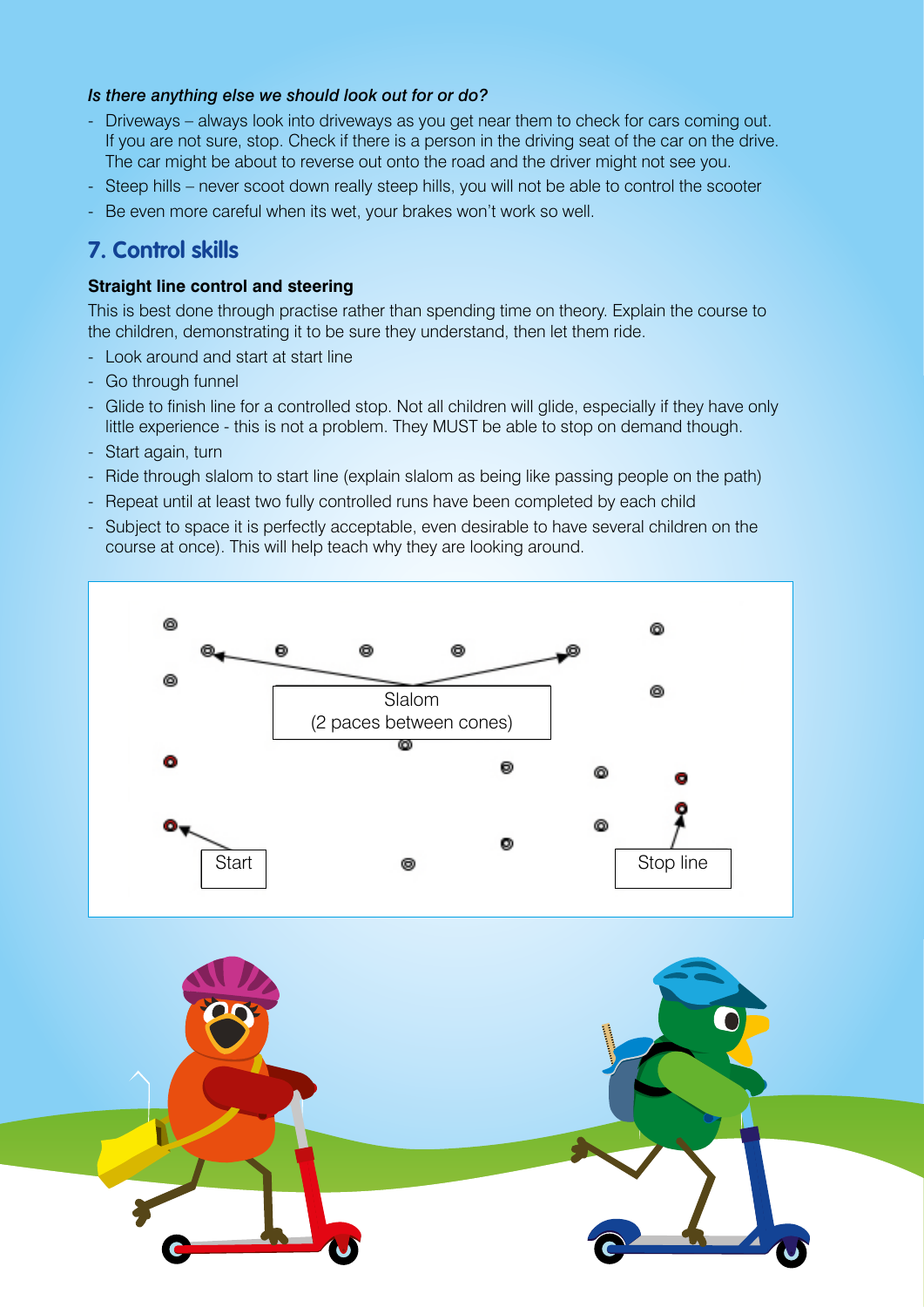## **8. Crossing the road**

#### **Practice**

Set up circuit as below – shape of circuit doesn't matter, you can use playground markings, boundaries, cones or whatever is handy as long as there is some sort of loop

Children scoot round it in one direction practicing passing each other where necessary. Each time they reach the 'road' instruct them to stop, dismount and look both ways before crossing. Experience shows you will need to continually reinforce this message when they are riding.



#### **Green Cross Code**

Get the children to put their scooters down and line up alongside the 'road'. Introduce by reinforcing message that we only scoot on the path, never on the road. But sometimes paths don't go where we need to be so we have to cross the road.

#### Ask: *Where are safe places to cross the road?*

- lollipop lady or man (5 – 7 year olds get confused by 'school crossing patrol'!); zebra crossing or traffic light crossing (puffin/pelican/toucan). Discuss how to cross at each one. Remember the green man doesn't mean "go", it means "go if it's safe"

#### Ask: *If you can't find one of the above where should you cross the road?*

- Between parked cars is NOT a safe place to cross as you cannot see over them and other road users cannot see that you are waiting to cross
- It is helpful to demonstrate by asking one child to pretend to be crossing and another to pretend to be driving along the road. You will act as a parked car standing blocking the view of the child crossing. Ask the children if they can see each other (they can't). Then move to the end of the road and ask again (they can). Check their understanding
- Introduce Be Safe, Be Seen message.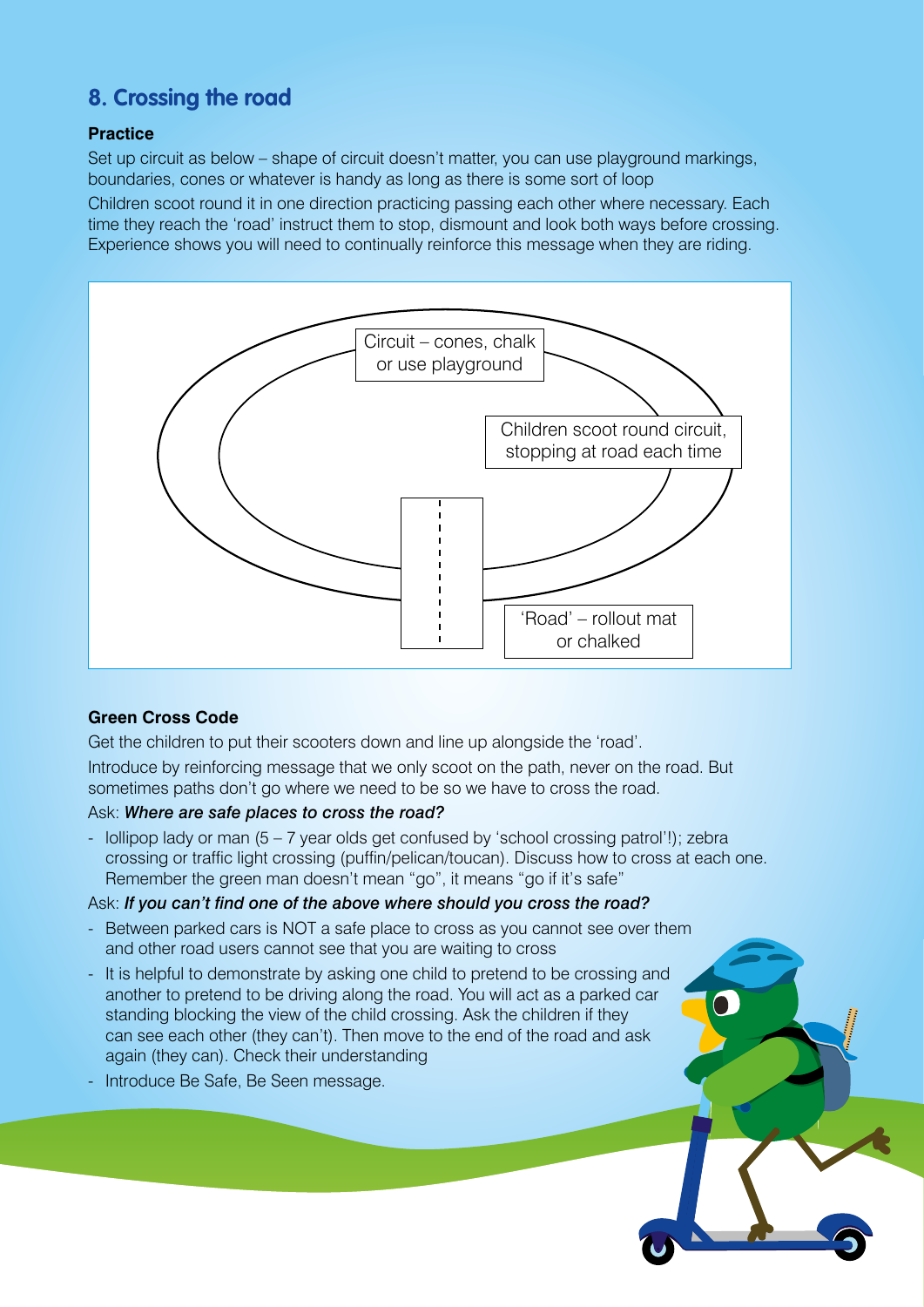#### **Crossing the road**

How should you cross the road? (note: as this course is aimed at infant school aged children they are unlikely to have to cross the road alone. Stress that where ever possible they should be with their grown up and that the rules apply to grown ups too!)

It is best practice to get the children to tell you how to cross the road, prompting them as necessary.

- Find a safe place to cross
- Stop just before you get to the kerb
- Look all around and listen for traffic
- If traffic is coming let it pass or wait until it has stopped if using a crossing
- When it is safe, walk straight across the road do not run or scoot (more likely to slip or trip if you run or scoot).
- Keep looking and listening while you cross Practice this on foot.

#### **Riding practice**

Using the same circuit ask the children to ride round and practice crossing the road each time they get there

For added realism you or your school helper can act as 'traffic' on the road. Obviously don't run the children down, but if they don't look a loud clap and shouting BANG will usually focus their attention for next time round. Ensure each child has at least 3 turns and give them feedback as they cross.

## **9. Wrap up**

Get the children together and ask them all to name one thing they've learned

If time allows (it usually doesn't if you've covered everything!) play a game or two – see below for ideas

Don't release the children unless there is a teacher or assistant to take them

## **10. Games ideas**

#### **Keep on Rollin'**

- Line the children up facing along the playground
- Ask them to scoot to a line (or cones), then freewheel with both feet on the scooter platform
- The one who rolls the furthest wins.

#### **How many fingers?**

This is very useful to reinforce looking around.

- One at a time get the children to scoot away from you in a straight line
- Call "Look" and hold up your hand with some fingers showing
- The child tries to look over their shoulder whilst still scooting in a straight line and calls the number of fingers you are holding up
- At a marked point (two mini cones are ideal) the child turns around and scoots back along the playground to join the end of the group.